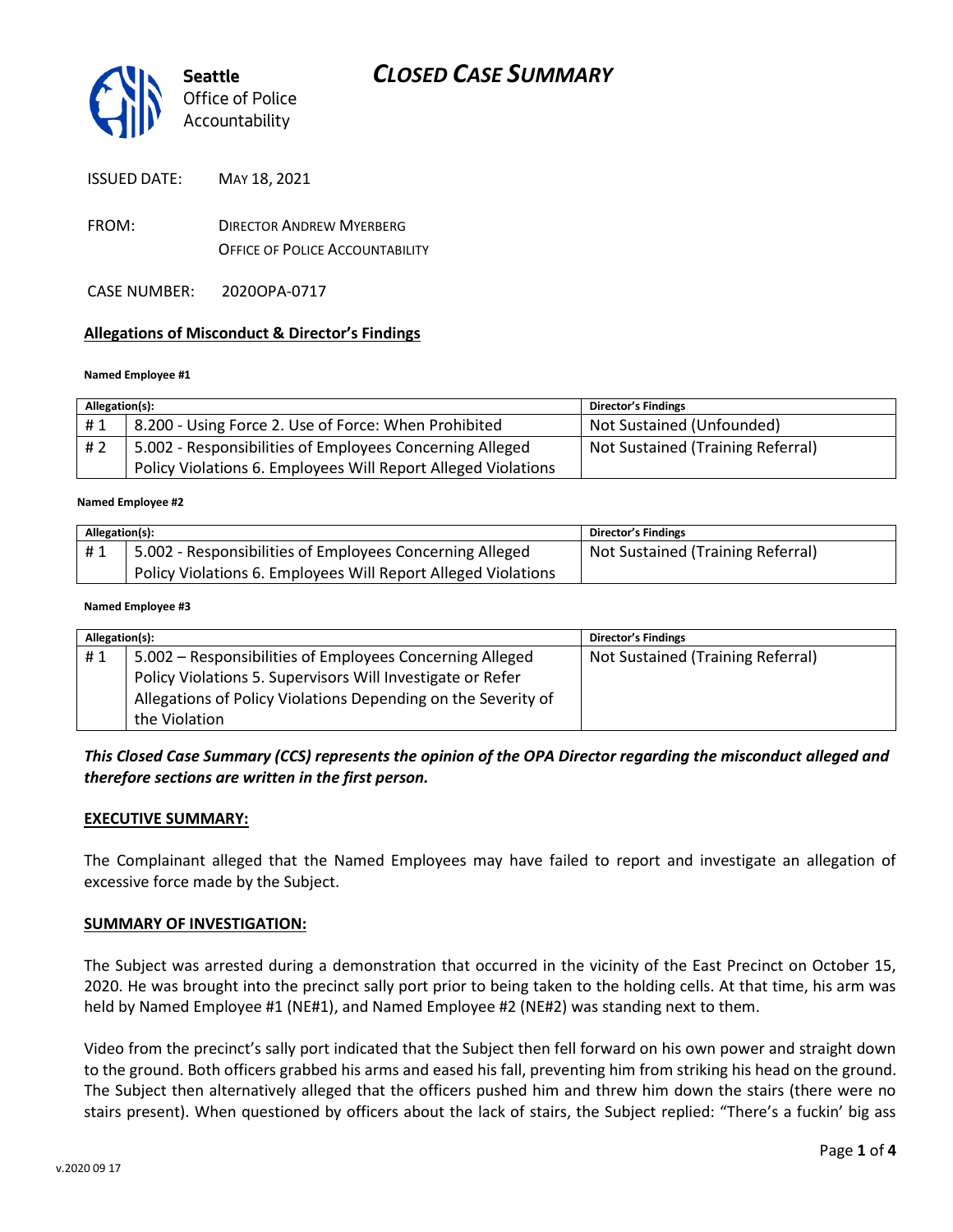

# *CLOSED CASE SUMMARY*

OPA CASE NUMBER: 2020OPA-0717

ledge here, they just fucking threw me down it." NE#1 reminded the Subject that he was being audio and video recorded and that there were cameras everywhere in the precinct. The Subject did not further allege being thrown or pushed to the ground but complained of pain and questioned why he was arrested. The Subject did not suffer any injuries as a result of falling to the ground.

Named Employee #3 (NE#3), a sergeant, spoke to the Subject while he was being held at the precinct. NE#3 asked the Subject: "The officers say you were on the ground, were you sick earlier?" The Subject responded: "When?" NE#3 rephrased the question: "After we arrested you. You fell down and were on the ground. Were you sick?" The Subject replied: "Which part?" NE#3 asked: "Do you have a medical problem? I'm just trying to check and see if you're ok?" the Subject stated: "I'm fine. I appreciate the concern though." They discussed why he had been arrested and whether he would be charged. The Subject again referenced his lack of injuries, stating: "And yes, I'm physically fine, I do appreciate, I sincerely appreciate you checking."

Neither NE#1 nor NE#2 completed a use of force report. NE#3 did not document and/or investigate the Subject falling to the ground. He further did not expressly question the Complainant concerning his statement to NE#1 and NE#2 that he was thrown/pushed to the ground. Lastly, NE#3 did not explore the Subject's potential allegation of misconduct and either make an OPA referral or screen the matter with OPA as unsubstantiated.

The Department's Force Investigation Team (FIT) later identified that the Subject fell to the ground and his allegations that he was pushed/thrown. They determined that no investigation, referral, or screening had been done. As such, they referred this matter to OPA.

As part of its investigation, OPA reviewed the incident reports documenting the Subject's arrest. OPA also reviewed the involved officers' Body Worn Video (BWV), as well as the precinct sally port video. Lastly, OPA interviewed the Named Employees. OPA attempted to contact the Subject in order to interview him but was unsuccessful.

#### **ANALYSIS AND CONCLUSIONS:**

## **Named Employee #1 - Allegation #1** *8.200 - Using Force 2. Use of Force: When Prohibited*

As indicated above, the Subject alleged that he was pushed/thrown to the ground by NE#1. If true, using such force on a handcuffed person who was not actively threatening or causing harm, would be prohibited by SPD policy. (*See* 8.200-POL-2.)

However, the sally port video conclusively established that this did not occur and that the Subject fell on his own volition, not as a result of any action by the officers. Indeed, from OPA's review of the video and the Subject's statements after the fact, this allegation appears to have been purposefully fabricated. Accordingly, OPA recommends that this allegation be Not Sustained – Unfounded.

## Recommended Finding: **Not Sustained (Unfounded)**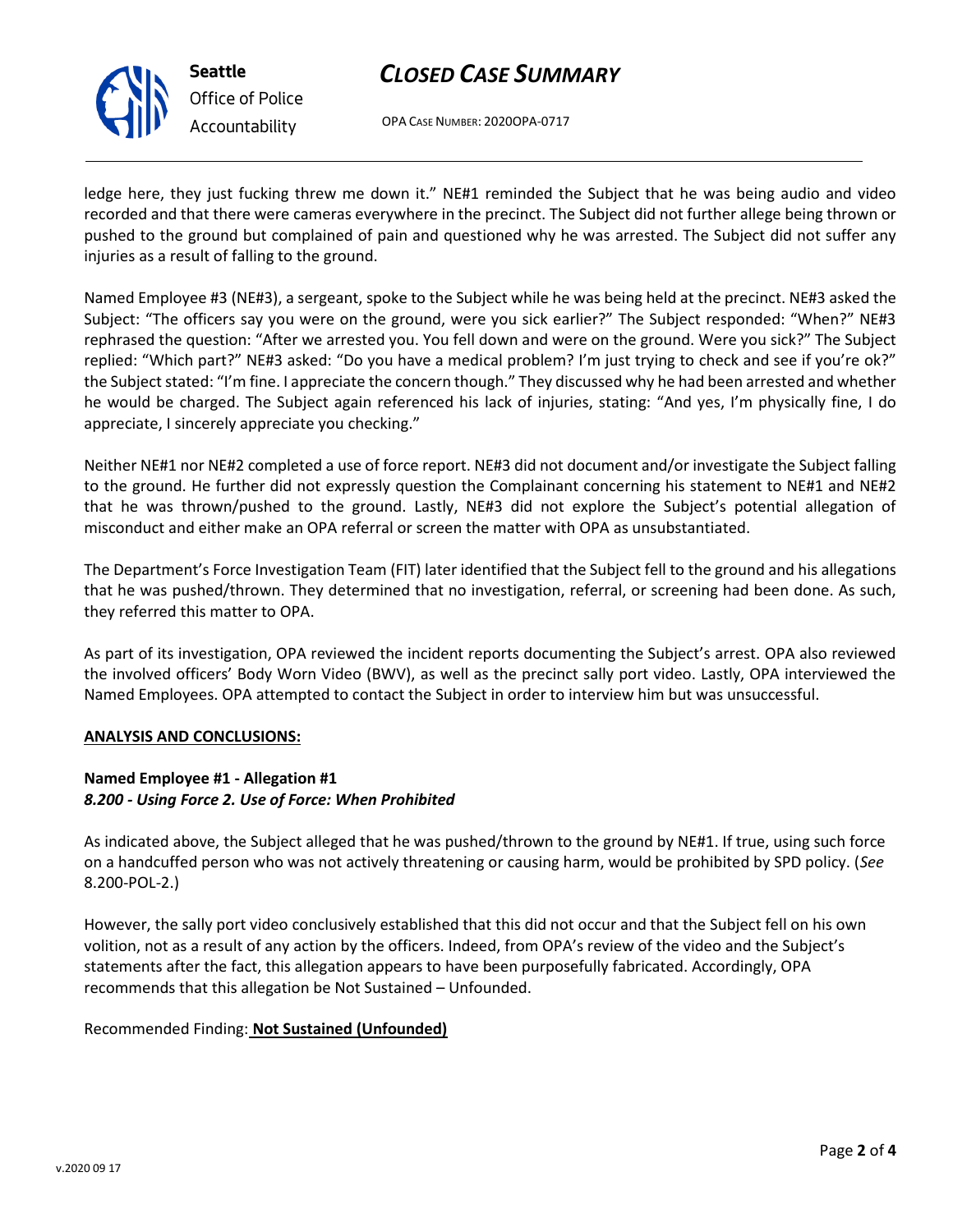

# *Office of Police Accountability*

# *CLOSED CASE SUMMARY*

OPA CASE NUMBER: 2020OPA-0717

#### **Named Employee #1 - Allegation #2**

## *5.002 - Responsibilities of Employees Concerning Alleged Policy Violations 6. Employees Will Report Alleged Violations*

SPD Policy 5.002-POL-6 concerns the reporting of misconduct by Department employees. It specifies that minor misconduct must be reported by the employee to a supervisor, while potential serious misconduct must be reported to a supervisor or directly to OPA. (SPD Policy 5.002-POL-6.) In addition, SPD Policy 5.002-POL-5 requires supervisors who become aware of a potential policy violation to investigate or refer the allegations depending on their severity. Minor allegations of misconduct may be investigated by a supervisor, while allegations of serious misconduct – such as the use of excessive force – must be referred to OPA or screened with OPA as unsubstantiated. (SPD Policy 5.002- POL-5.)

This allegation was classified for investigation as it was unclear whether either NE#1 or NE#2 reported the Subject's assertion that he was pushed/thrown to the ground to NE#3, as well as because there was no indication that NE#3 took any action concerning the possible excessive force claim.

At their OPA interviews, both NE#1 and NE#2 asserted that they screened the Subject's falling to the ground with NE#3. NE#1 stated that he expressly told NE#3 that the Subject claimed to have been pushed/thrown to the ground. NE#2 did not remember what was said during the screening and whether the officers informed NE#3 of the Subject's statement. For his part, NE#3 affirmed that the officers told him that the Subject fell to the ground, but he had no recollection of being informed by either NE#1 or NE#2 that the Subject claimed to have been pushed/thrown. He further asserted – and this was confirmed by his BWV – that the Subject did not make this allegation in his presence. OPA notes that there was no BWV recording the screening conversation and memorializing what was disclosed by NE#1 and NE#2 to NE#3.

As indicated above, there is an irreconcilable dispute of fact between the involved officers. NE#1 and NE#2 say that the Subject's allegations were screened – with NE#1 being more affirmative concerning the content of the screening – and NE#3 denies any memory of that screening. Had the officers not screened the claim, it would have been contrary to policy. On the other hand, had NE#3 not properly handled a claim of potential misconduct that he was aware of, it would have been contrary to policy.

Ultimately, OPA cannot establish which of the Named Employees, if any, violated policy. However, the facts of this case inform OPA's determination that, even though the finding may be inconclusive, all of the Named Employees would benefit from retraining and counseling. Accordingly, OPA recommends that this allegation be Not Sustained – Training Referral as against all of the Named Employees.

• **Training Referral**: OPA requests that the Named Employees receive retraining and counseling concerning this matter. NE#1 and NE#2 should be reminded of the obligation that they report any potential allegations of misconduct to a supervisor, this would include an assertion by a handcuffed individual that they were pushed/thrown to the ground. NE#1 and NE#2 should also be informed that best practice would be to screen such an allegation over BWV to ensure that there is a record of their compliance with policy. NE#3 should be reminded that, where he becomes aware of allegations such as those made by the Subject, he must either make an OPA referral or screen the claim with OPA as unsubstantiated. Moreover, NE#3 should be counseled to ask more probing questions of the Subject, particularly under these circumstances, to explore how the Subject got onto the ground and to verify that the Subject had no excessive force claim.